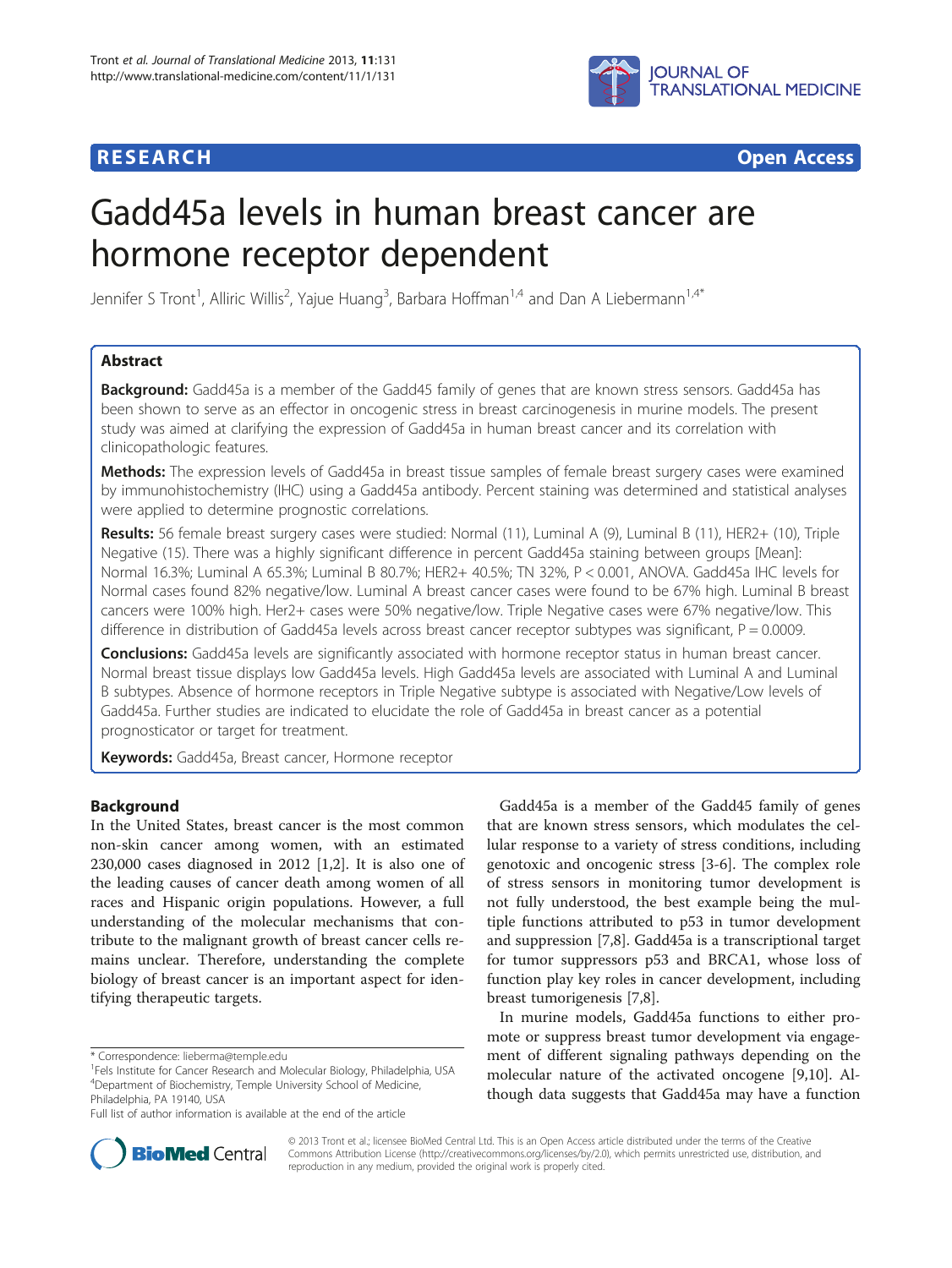in modulating human breast cancer, thus far there have been no reports on whether the expression of Gadd45a is correlated with any clinicopathological characteristics.

The present study was aimed at clarifying the expression of Gadd45a in human breast cancer and correlation of its expression with clinicopathologic features, such as hormone receptor status. In this study, we report for the first time the expression pattern of Gadd45a in breast cancer. We found that the expression levels of Gadd45a are hormone receptor dependent. Our results suggest that Gadd45a may play a role in breast cancer pathogenesis and could be used as a biomarker for breast cancer prognosis.

## Methods

#### Tissue samples and patient clinical information

A total of 56 formalin-fixed paraffin embedded tissue samples were analyzed in this study, 45 primary breast carcinomas and 11 normal breast tissue. Normal samples were obtained from patients who had undergone reduction mammaplasty surgery at Temple University Hospital. Breast carcinoma samples were obtained from patients who had undergone surgery and were histopathologically and clinically diagnosed from 2005 to 2011. Clinical diagnosis and staging were determined according to the WHO tumor classification (International Classification of Diseases in Oncology) [\[11](#page-5-0)] and the AJCC Cancer Staging Manual (7th Edition) [\[12](#page-5-0)]. The histopatholgical grading was done according to the modified Bloom and Richardson system [[11\]](#page-5-0). All work was performed under a Temple University Institutional Review Board approved protocol (Protocol Number 12485). Patient consent was obtain according to guidelines. Table 1 summarizes clinical and pathological information for all patients.

#### Immunohistochemistry

Immunohistochemical analysis was performed on 56 human breast tissues. To summarize, paraffin-embedded tissue slides were deparaffinized, rehydrated and subjected to antigen unmasking by sodium citrate (pH 6.0) for 30 minutes at a sub-boiling temperature. Endogenous peroxidase activity was blocked by incubation in 3% hydrogen peroxide for 10 minutes. Sections were blocked with 5% serum for one hour at room temperature, followed by incubation with primary antibody overnight at 4°C. (Gadd45A - Abcam (ab7664)). For a negative control, the anti–Gadd45a antibody was replaced with normal goat serum. Sections were incubated with a peroxidase-conjugated secondary antibody for 30 min at room temperature, followed by treatment with ABC reagent (Vector Laboratories) for 30 min. Sections were stained with 3,3′-diaminobenzidine substrate and counterstained with hematoxylin, dehydrated and

|                       |                                      | Number         | Percentage |
|-----------------------|--------------------------------------|----------------|------------|
| Cases                 |                                      |                |            |
|                       | Normal                               | 11             |            |
|                       | Cancer                               | 45             |            |
| Grade                 |                                      |                |            |
|                       | $\overline{\phantom{a}}$             | 11             | 24%        |
|                       | $\mathbf{  }$                        | 14             | 31%        |
|                       | $\left\vert \right\vert \right\vert$ | 20             | 45%        |
| Estrogen receptor     |                                      |                |            |
|                       | Positive                             | 20             | 44%        |
|                       | Negative                             | 25             | 56%        |
| Progesterone receptor |                                      |                |            |
|                       | Positive                             | 19             | 42%        |
|                       | Negative                             | 26             | 58%        |
| HEr2/Neu              |                                      |                |            |
|                       | Positive                             | 21             | 47%        |
|                       | Negative                             | 24             | 53%        |
| Age                   |                                      |                |            |
|                       | $\leq 45$                            | 9              | 20%        |
|                       | >45                                  | 36             | 80%        |
| T Classification      |                                      |                |            |
|                       | T1                                   | 16             | 36%        |
|                       | T <sub>2</sub>                       | 19             | 42%        |
|                       | T <sub>3</sub>                       | 8              | 18%        |
|                       | T4                                   | $\overline{2}$ | 4%         |
| N Classification      |                                      |                |            |
|                       | N <sub>0</sub>                       | 21             | 47%        |
|                       | N1                                   | 16             | 36%        |
|                       | N <sub>2</sub>                       | 5              | 11%        |
|                       | N <sub>3</sub>                       | 3              | 6%         |

mounted in Permount (Fisher Scientific). Slides were prepared in triplicate. The degree of immunostaining was reviewed independently by three observers, including an attending pathologist. Percent positive stainings for each specimen were averaged and categorized as: Negative/Low (0- < 30%, Neg), Medium (30–60%, Med), or High (>60%).

## Statistical analysis

All statistical analyses were carried out using GraphPad Prism Statistical Software. ANOVA was used to analyze the correlation between the mean percent Gadd45a staining and the clinicopathological characteristics. Chi Square Analysis was performed on percent staining categories. P < 0.05 in all cases was considered statistically significant.

### Table 1 Clinicopathological characteristics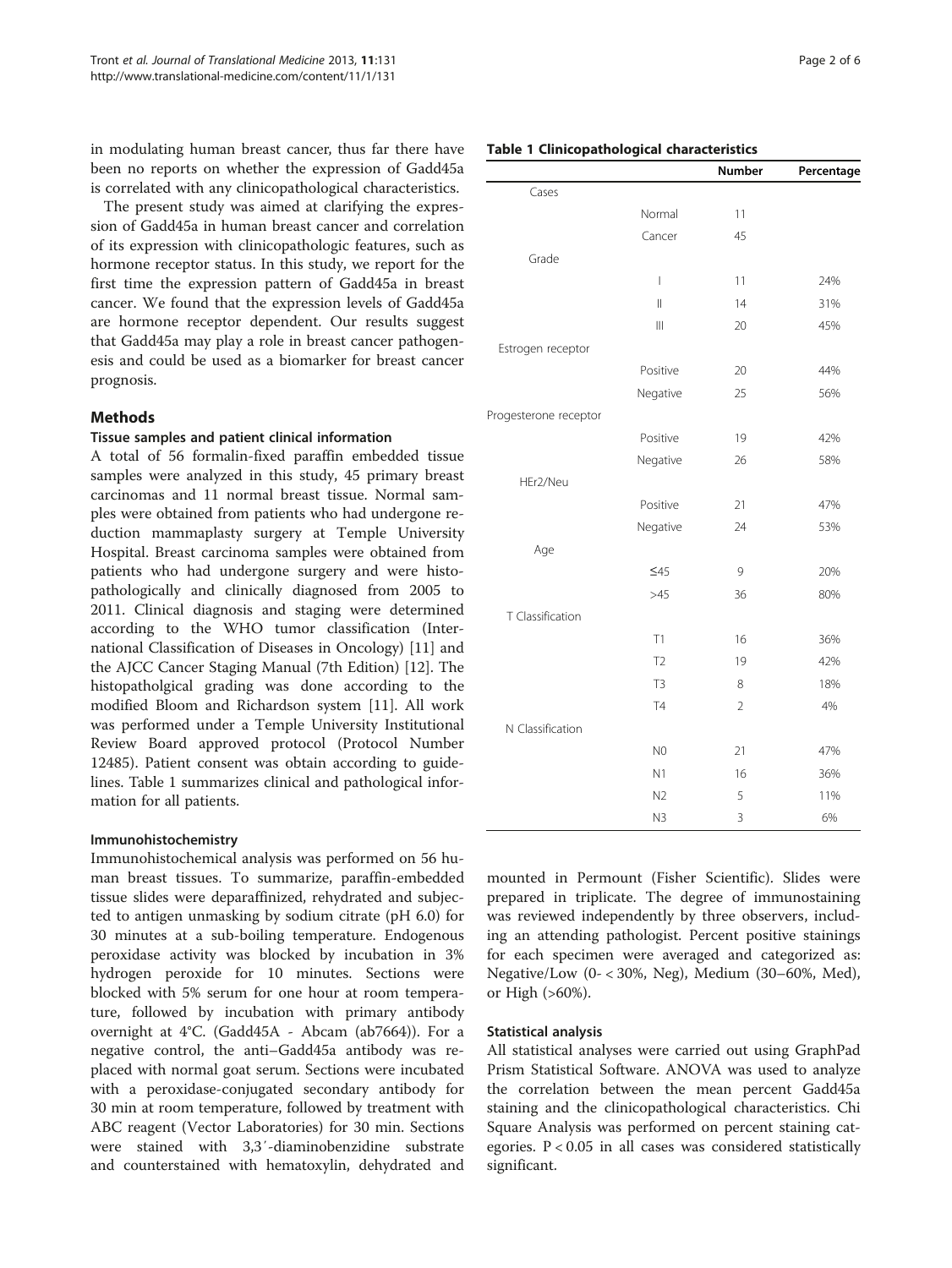#### Results

Elevated expression of Gadd45a in primary breast tumors To investigate Gadd45a expression in human breast cancer, 45 previously characterized human female mammary carcinoma samples and 11 normal mammary samples were evaluated for Gadd45a expression by immunohistochemistry analysis with an antibody against Gadd45a. We found that Gadd45a was significantly overexpressed in breast cancer tissues compared to normal tissues obtained from patients who underwent reduction mammaplasty. (P < 0.001, Figure 1A). High levels of strong cytoplasmic staining of Gadd45a were present in areas containing cancer cells of the primary breast tumors. In addition, strong cytoplasmic staining of Gadd45a was also detected in adjacent noncancerous epithelial cells (Figure 1B). Taken together, these observations demonstrate that high levels of Gadd45a expression are correlated with the development of primary breast carcinoma.

## Gadd45a Expression is elevated in luminal A and luminal B breast cancers

In order to assess if Gadd45a expression levels correlated with any of breast cancer subtypes, the 56 breast surgery cases were grouped as follows: Normal (11, benign mammoplasty), Luminal A (9, ER+, PR+, HER2-; LumA), Luminal B (11, ER+, PR+, HER2+), HER2+ (10, ER-, PR-, HER2+), and Triple Negative (15, ER-, PR-, HER2-; TN ). There was a highly significant difference in percent Gadd45a staining between groups as measured by mean percent staining: Normal 16.3%; LumA 65.3%; LumB 80.7%; HER2+ 40.5%; TN 32% (Figure [2A](#page-3-0)). Figure [2B](#page-3-0) illustrates high levels of Gadd45a in Luminal A and Luminal B breast cancers. However, in Her2+/Neu and Triple Negative breast cancers, the levels of Gadd45a were low, similar to the levels observed in normal breast tissue. The observed differences in Gadd45a expression within

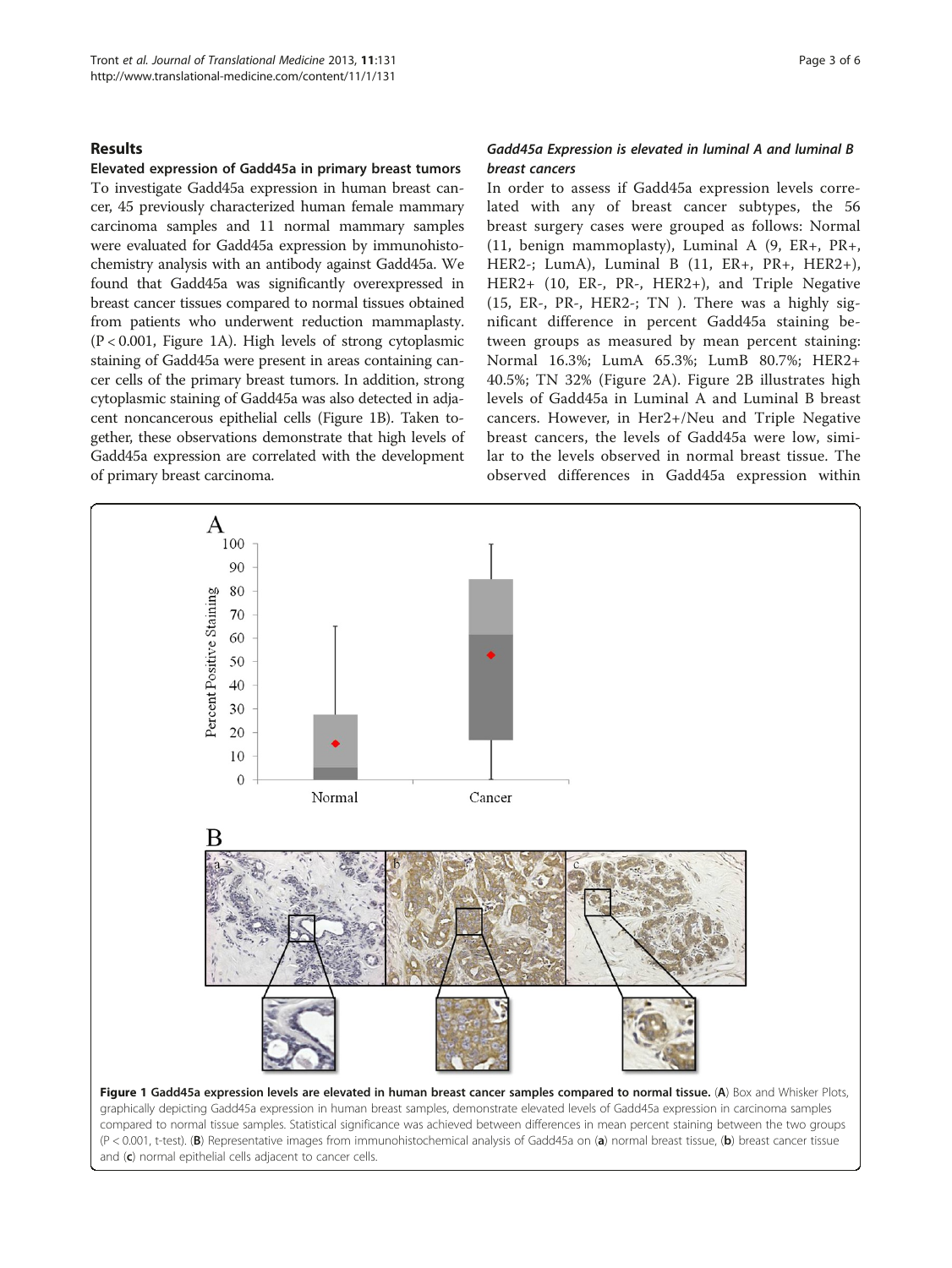the various breast cancer subtypes was statistically significant  $(P < 0.001$ , ANOVA).

The levels of Gadd45a expression, as calculated by percent staining for each specimen, were averaged and categorized as: Negative Low (<30%), Medium (31–60%, Med), or High (>60%). As seen in Table 2, Gadd45a expression levels for Normal cases found 81% low. Luminal A breast cancer cases were found to be 67% high. Luminal B breast cancers were 100% high. Her2+/ Neu cases were 50% low, 20% med, 30% high. Triple Negative cases were 67% low. The difference in distribution of Gadd45a levels across breast cancer receptor

subtypes was significant ( $P = 0.0009$ , Chi Squared test). Taken together, these data provide evidence that Gadd 45a expression in breast cancer is elevated in Luminal A and Luminal B human breast cancer.

## Gadd45a Expression correlates with hormone receptor status

Statistical analyses were performed to examine the correlation between Gadd45a expression levels and various clinicopatholgical characteristics of breast cancer. No correlation was found between Gadd45a expression levels and cancer grade, patient age, Her2/Neu receptor



|              |        |           |                  | ---      |                 |
|--------------|--------|-----------|------------------|----------|-----------------|
|              | Normal | Luminal A | <b>Luminal B</b> | Her2/Neu | <b>Trip Neg</b> |
| Neg/Low <30  |        |           |                  |          | 10              |
| Medium 31-60 |        |           |                  |          |                 |
| High $>60$   |        |           |                  |          |                 |

Chi Square  $P = 0.0009$ .

<span id="page-3-0"></span>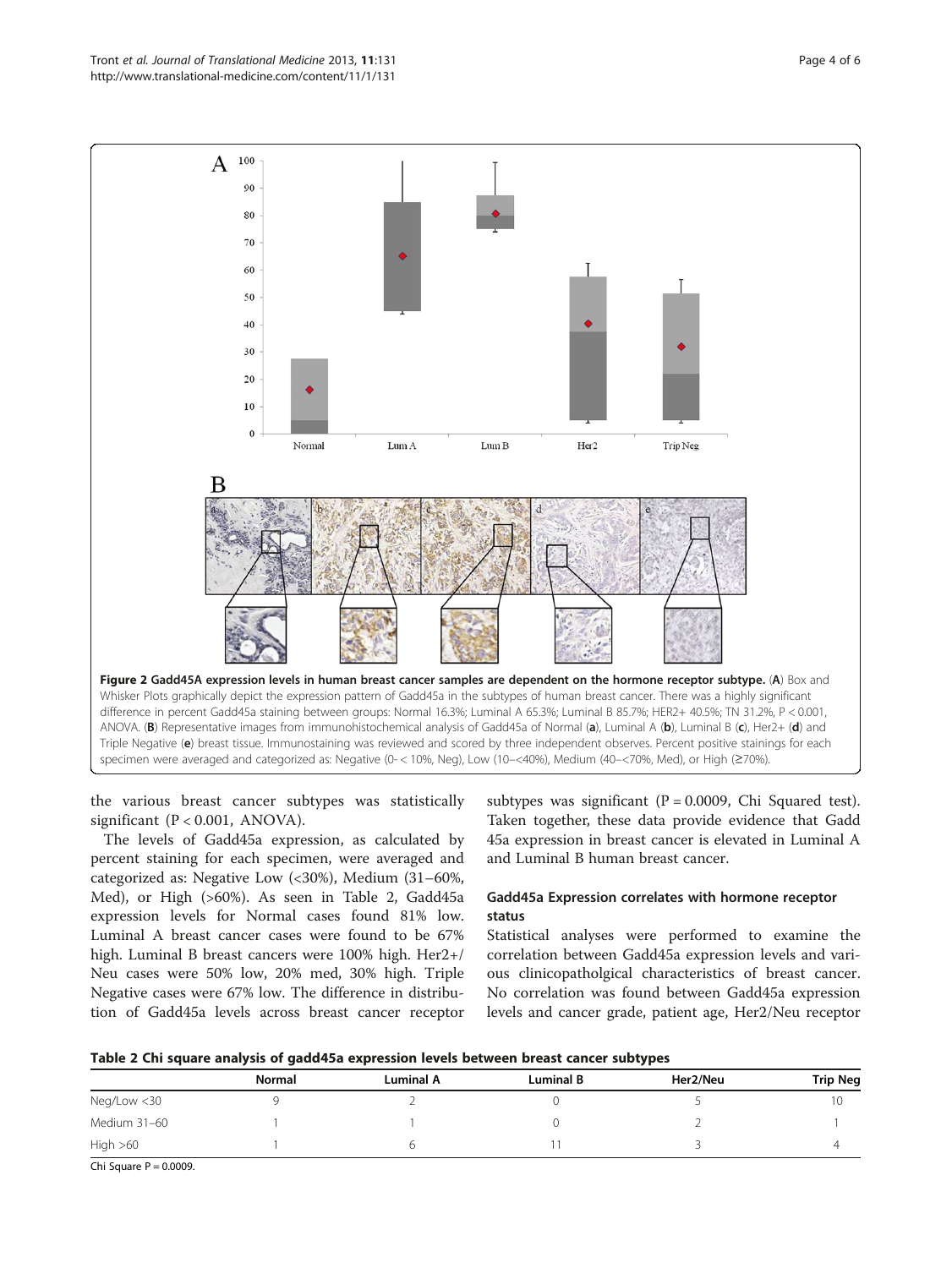status, T classification and N classification. However, as seen in Table 3, the expression of Gadd45a strongly correlated with ER/PR receptor status (P <0.001, Chi Squared test). Together, these data provide evidence that Gadd45a expression is Estrogen and/or Progesterone hormone receptor dependent.

## **Discussion**

We demonstrate for the first time that the expression levels of Gadd45a are hormone receptor status dependent, where high levels of Gadd45a correlate with ER+/ PR + breast cancers. Gadd45a protein levels are elevated in human breast carcinoma, demonstrated by immunohistochemical staining. Our data presented here provides evidence that elevated expression of Gadd45a correlates with ER+/PR+, Luminal A and Luminal B breast cancers, whereas low expression of Gadd45a correlates with ER-/ PR-, Her2+ and Triple Negative breast cancers. Taken together, our work provides evidence that Gadd45a may play a role in breast cancer pathogenesis and may represent a novel prognostic factor for breast cancer.

In the sample population from this study, the estrogen receptor and progesterone receptor status were concordant in all but one case, where the patient was ER+/PR-. Therefore, we were unable to discern whether Gadd45a expression correlates with estrogen receptor alone, progesterone receptor alone or in unison with both estrogen and progesterone receptor. Experiments are underway to address this question.

In addition to strong cytoplasmic staining of tumor cells, we find strong cytoplasmic staining in adjacent noncancerous epithelial cells. Knowing that Gadd45a is a stress sensor, playing a role in the cellular response to oncogenic stress, this finding supports the notion that Gadd45a may modulate the cellular response to oncogenic stress in surrounding noncancerous cells in human breast tissue thus playing a role in breast cancer pathogenesis. Future experiments are planned to further investigate the role Gadd45a plays in modulating the response of normal breast epithelial cells to adjacent cancerous cells.

Previously published studies have shown that Gadd45a plays a role in murine breast carcinoma [[9,10\]](#page-5-0). Gadd45a functions as a tumor suppressor in Ras-driven breast

tumorigenesis by increasing JNK-mediated apoptosis and p38-mediated senescence. In contrast, Gadd45a functions to promote Myc-driven breast cancer by negatively regulating MMP10 via GSK3B/B-catenin signaling, resulting in increased tumor vascularization and growth. Therefore, we choose to examine the expression patterns of these known Gadd45a effector proteins to provide insight into the functional role of Gadd45a in human breast cancer. Correlations between expression levels of Gadd45a and expression levels of activated JNK, p38, MMP10, GSK3B and B-catenin were examined. However, no correlations were found. Thus, additional experiments must be carried out to elucidate the molecular mechanism of Gadd45a modulation of human breast cancer.

A search for Gadd45a on public cancer microarray databases fails to provide statistically significant data to support our findings in this report that Gadd45a expression is elevated based on hormone receptor status. However, many microarray datasets do not allow for grouping based on clinicopatholgical characteristic parameters while analyzing the data. For those datasets that do allow for segregation based on those features, we believe that the discrepancy may be due to the fact that Gadd45a may not be regulated solely at the transcription level, but rather regulated at various levels.

In conclusion, Gadd45a levels in human breast cancer are significantly associated with hormone receptor status. Normal breast tissue has low levels of Gadd45a. Gadd45a levels are elevated in Luminal A subtypes, highest in Luminal B subtypes, lower in HER + subtypes and lowest in Triple Negative subtypes. In combination with other biomarkers of breast cancer, Gadd45a expression status may be useful for determining which therapeutic strategies against breast cancer are employed. Moreover, investigation of mechanisms that regulate Gadd45a expression during breast carcinogenesis and a more complete understanding of the role Gadd45a expression and signaling play in breast cancer pathogenesis may provide novel therapeutic targets.

#### Conclusions

Gadd45a levels are significantly associated with hormone receptor status in human breast cancer. Normal breast tissue displays low Gadd45a levels. High Gadd45a levels

Table 3 Chi square analysis of gadd45a expression levels between receptor status groups

|           | Mean      | Std      | Pop size                                                      |
|-----------|-----------|----------|---------------------------------------------------------------|
| $ER+/PR+$ | 73.8      | 23,40625 | 20                                                            |
| $ER+/PR-$ | 35.4      | 35.19233 | 24                                                            |
|           |           |          | *1 patient eliminated because ER/PR status were nonconcordant |
|           | P < 0.001 |          |                                                               |
| Her2/Neu+ | 61.57143  | 33.84313 | 21                                                            |
| Her2/Neu- | 44.5      | 36.32343 | 24                                                            |